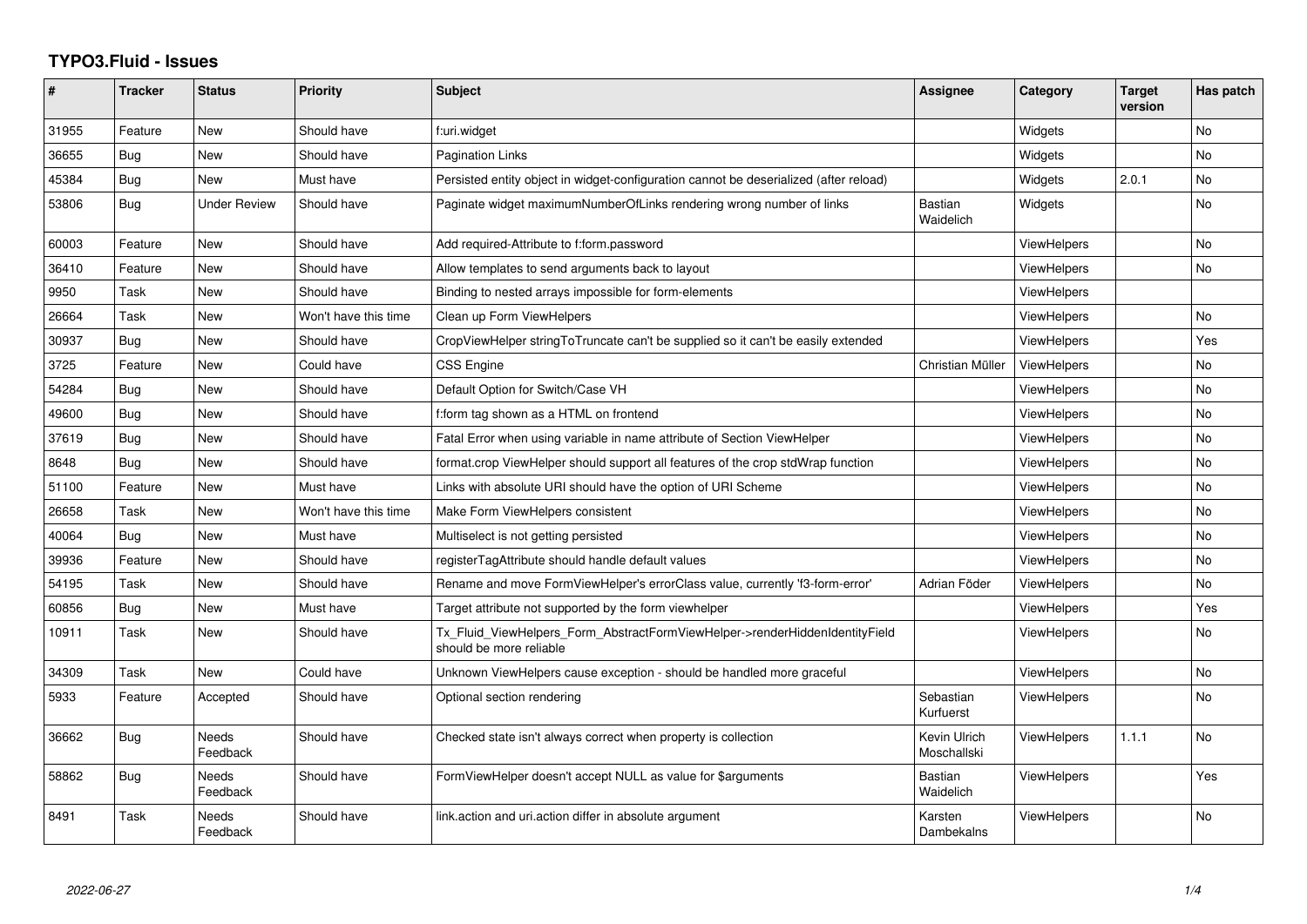| $\pmb{\#}$ | <b>Tracker</b> | <b>Status</b>       | <b>Priority</b> | <b>Subject</b>                                                                            | <b>Assignee</b>        | Category           | <b>Target</b><br>version | Has patch |
|------------|----------------|---------------------|-----------------|-------------------------------------------------------------------------------------------|------------------------|--------------------|--------------------------|-----------|
| 33628      | Bug            | Needs<br>Feedback   | Must have       | Multicheckboxes (multiselect) for Collections don't work                                  | Christian Müller       | ViewHelpers        |                          | <b>No</b> |
| 43346      | Feature        | <b>Under Review</b> | Should have     | Allow property mapping configuration via template                                         | Karsten<br>Dambekalns  | ViewHelpers        | 2.1                      | No        |
| 59057      | Bug            | <b>Under Review</b> | Must have       | Hidden empty value fields shoud be disabled when related field is disabled                | Bastian<br>Waidelich   | ViewHelpers        |                          | No        |
| 40998      | Bug            | <b>Under Review</b> | Should have     | Missing parent request namespaces in form field name prefix                               | Sebastian<br>Kurfuerst | <b>ViewHelpers</b> | 1.1.1                    | No        |
| 34682      | Bug            | <b>Under Review</b> | Should have     | Radio Button missing checked on validation error                                          |                        | ViewHelpers        |                          | No        |
| 65424      | Bug            | <b>Under Review</b> | Should have     | SelectViewHelper must respect option(Value Label)Field for arrays                         |                        | ViewHelpers        |                          | No        |
| 44234      | Bug            | <b>Under Review</b> | Should have     | selectViewHelper's sorting does not respect locale collation                              |                        | <b>ViewHelpers</b> | 2.1                      | No        |
| 60181      | Feature        | New                 | Could have      | Caching mechanism for Fluid Views/Templates                                               |                        | View               |                          | No        |
| 45394      | Task           | New                 | Should have     | Forwardport Unit test for standalone view                                                 |                        | View               |                          | No        |
| 43072      | Task           | New                 | Should have     | Remove TOKENS for adding templates fallback in Backporter                                 |                        | View               |                          | No        |
| 38369      | <b>Bug</b>     | New                 | Must have       | Resource ViewHelpers should not fall back to request package                              |                        | View               |                          | No        |
| 46289      | Bug            | Needs<br>Feedback   | Should have     | Enable Escaping Interceptor in XML request format                                         |                        | View               | 2.0.1                    | No        |
| 8989       | Feature        | Needs<br>Feedback   | Could have      | Search path for fluid template files                                                      |                        | View               |                          | No        |
| 12863      | Bug            | New                 | Should have     | Attributes of a viewhelper can't contain a '-'                                            | Sebastian<br>Kurfuerst | Core               |                          | No        |
| 7608       | Feature        | New                 | Could have      | Configurable shorthand/object accessor delimiters                                         |                        | Core               |                          | Yes       |
| 1907       | Feature        | New                 | Could have      | Default values for view helpers based on context                                          |                        | Core               |                          |           |
| 62346      | Feature        | New                 | Could have      | f:comment should have high precende                                                       |                        | Core               | 3.x                      | No        |
| 10472      | Feature        | New                 | Could have      | Fluid Standalone distribution                                                             |                        | Core               |                          | No        |
| 32035      | Task           | New                 | Should have     | Improve fluid error messages                                                              |                        | Core               |                          | Yes       |
| 4704       | Feature        | New                 | Should have     | Improve parsing exception messages                                                        |                        | Core               |                          |           |
| 27607      | <b>Bug</b>     | New                 | Must have       | Make Fluid comparisons work when first element is STRING, second is NULL.                 |                        | Core               |                          | No        |
| 30555      | Feature        | New                 | Could have      | Make TagBuilder more extensible                                                           |                        | Core               |                          | No        |
| 39990      | Bug            | New                 | Should have     | Same form twice in one template: hidden fields for empty values are only rendered<br>once |                        | Core               |                          | No        |
| 3481       | Bug            | New                 | Should have     | Use ViewHelperVariableContainer in PostParseFacet                                         |                        | Core               |                          | No        |
| 33551      | Bug            | New                 | Must have       | View helper values break out of a partial scope                                           | Sebastian<br>Kurfuerst | Core               |                          | No        |
| 33394      | Feature        | Needs<br>Feedback   | Should have     | Logical expression parser for BooleanNode                                                 | <b>Tobias Liebig</b>   | Core               |                          | No        |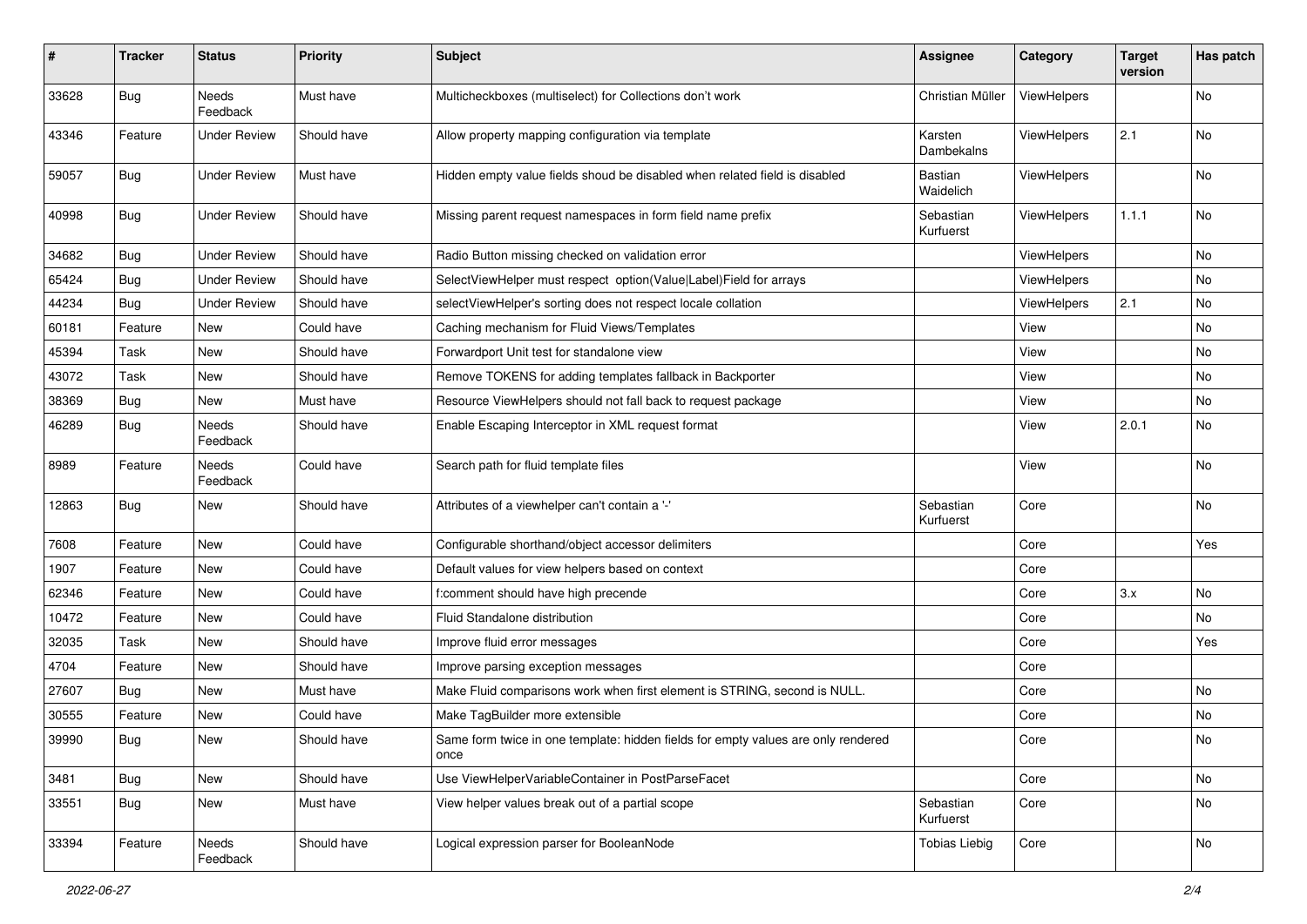| #     | <b>Tracker</b> | <b>Status</b>       | <b>Priority</b> | <b>Subject</b>                                                                                              | Assignee                     | Category | <b>Target</b><br>version | Has patch |
|-------|----------------|---------------------|-----------------|-------------------------------------------------------------------------------------------------------------|------------------------------|----------|--------------------------|-----------|
| 51239 | Bug            | <b>Under Review</b> | Must have       | AbstractViewHelper use incorrect method signature for "\$this->systemLogger->log()"                         | Adrian Föder                 | Core     |                          | Yes       |
| 46257 | Feature        | <b>Under Review</b> | Should have     | Add escape sequence support for Fluid                                                                       |                              | Core     |                          | No        |
| 28554 | Bug            | <b>New</b>          | Should have     | (v4) implement feature flag to disable caching                                                              |                              |          |                          | No        |
| 28550 | Bug            | New                 | Should have     | (v4) make widgets cacheable, i.e. not implement childnodeaccess interface                                   |                              |          |                          | No        |
| 28552 | Bug            | <b>New</b>          | Should have     | (v5) write ViewHelper test for compiled run; adjust functional test to do two passes<br>(uncached & cached) |                              |          |                          | <b>No</b> |
| 40081 | Feature        | <b>New</b>          | Should have     | Allow assigned variables as keys in arrays                                                                  |                              |          |                          | <b>No</b> |
| 48355 | Feature        | New                 | Could have      | Assign output of viewhelper to template variable for further processing.                                    |                              |          |                          |           |
| 46545 | Feature        | New                 | Should have     | Better support for arrays in options of SelectViewHelper                                                    |                              |          |                          | No        |
| 38130 | Feature        | <b>New</b>          | Should have     | Checkboxes and multiple select fields should have an assignable default value                               |                              |          |                          | <b>No</b> |
| 13045 | <b>Bug</b>     | New                 | Should have     | Entity decode of strings are different between if-conditions and output of variable                         |                              |          |                          |           |
| 45153 | Feature        | <b>New</b>          | Should have     | f:be.menus.actionMenuItem - Detection of the current select option is insufficient                          |                              |          |                          | <b>No</b> |
| 58921 | Bug            | New                 | Should have     | f:form.* VHs crash if NOT inside f:form but followed by f:form                                              |                              |          |                          | No        |
| 49038 | Bug            | <b>New</b>          | Must have       | form.select does not select the first item if prependOptionValue is used                                    |                              |          |                          | <b>No</b> |
| 58983 | Bug            | New                 | Should have     | format.date does not respect linebreaks and throws exception                                                |                              |          |                          | <b>No</b> |
| 47669 | Task           | <b>New</b>          | Should have     | FormViewHelper does not define the default request method                                                   |                              |          |                          | <b>No</b> |
| 28553 | Bug            | New                 | Should have     | improve XHProf test setup                                                                                   |                              |          |                          | <b>No</b> |
| 56237 | Task           | New                 | Should have     | in-line (Condition) View Helpers should not evaluate on parsing                                             |                              |          |                          | No        |
| 57885 | Bug            | New                 | Must have       | Inputs are cleared from a second form if the first form produced a vallidation error                        |                              |          |                          | <b>No</b> |
| 37095 | Feature        | New                 | Should have     | It should be possible to set a different template on a Fluid TemplateView inside an<br>action               | Christopher<br><b>Hlubek</b> |          |                          | No        |
| 28549 | Bug            | <b>New</b>          | Should have     | make widgets cacheable, i.e. not implement childnodeaccess interface                                        |                              |          |                          | <b>No</b> |
| 42397 | Feature        | New                 | Should have     | Missing viewhelper for general links                                                                        |                              |          |                          | <b>No</b> |
| 36559 | Feature        | New                 | Could have      | New widget progress bar                                                                                     |                              |          |                          | Yes       |
| 60271 | Feature        | New                 | Should have     | Paginate viewhelper, should also support arrays                                                             |                              |          |                          | <b>No</b> |
| 42743 | Task           | New                 | Should have     | Remove inline style for hidden form fields                                                                  |                              |          |                          | No        |
| 43071 | Task           | New                 | Should have     | Remove TOKENS for adding fallback teplates in B                                                             |                              |          |                          | No        |
| 33215 | Feature        | New                 | Should have     | RFC: Dynamic values in ObjectAccess paths                                                                   |                              |          |                          | No        |
| 9514  | Feature        | New                 | Should have     | Support explicit Array Arguments for ViewHelpers                                                            |                              |          |                          |           |
| 52591 | Bug            | New                 | Should have     | The Pagination Widget broken for joined objects                                                             |                              |          |                          | <b>No</b> |
| 51277 | Feature        | New                 | Should have     | ViewHelper context should be aware of actual file occurrence                                                |                              |          |                          | No        |
| 52419 | <b>Bug</b>     | <b>New</b>          | Should have     | Wrong PHPDocs notation for default value inline f:translate viewhelper                                      |                              |          | 2.0                      | <b>No</b> |